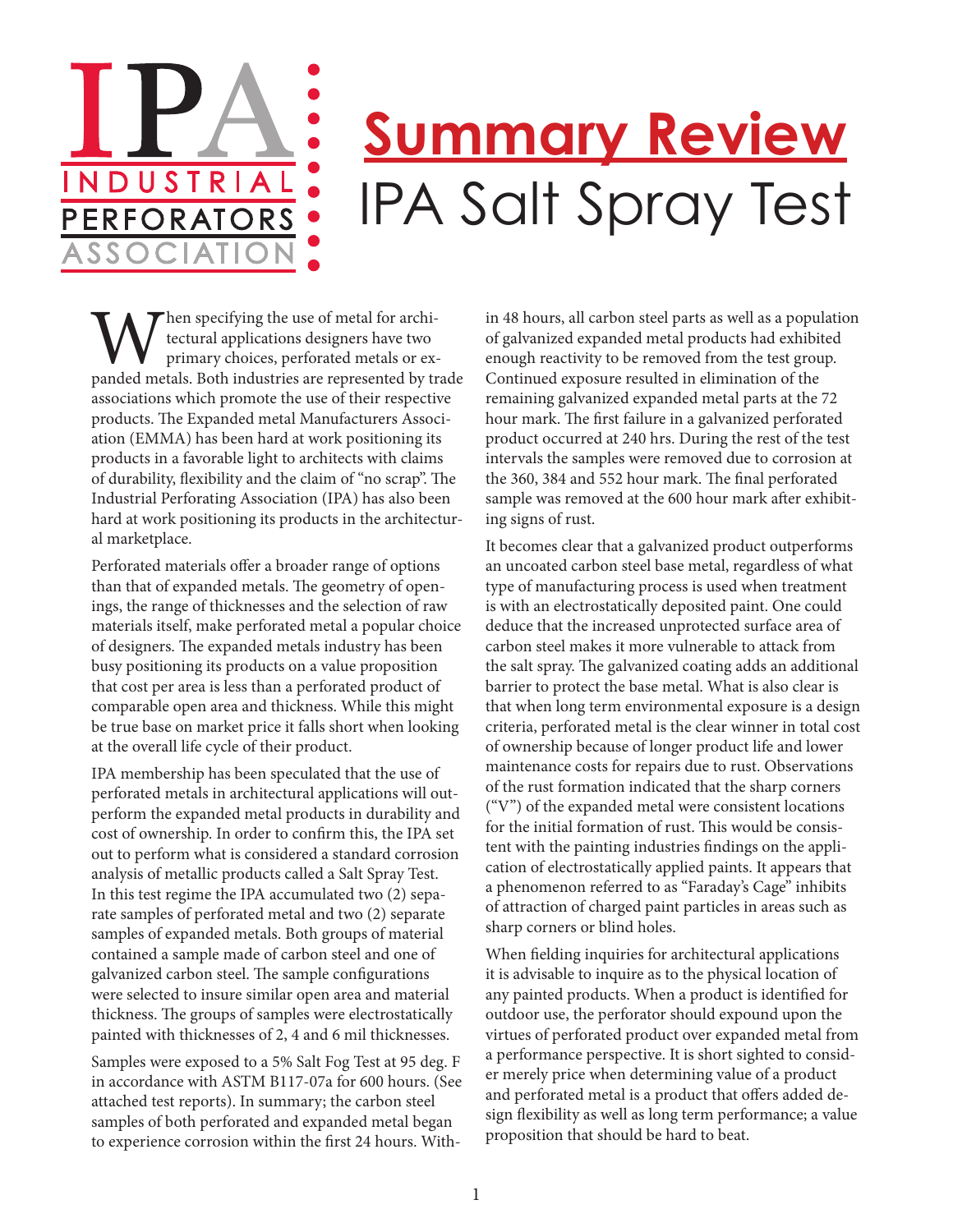

Y – Sample number from report.

 $X-Y$  centers, staggered, 47.4% open area. Perforated metal. 18 ga. cold rolled. 3/32" hole on 5/32"

 $X-Y$  Perforated metal. 16 ga. galvanized. 1/8" hole on 3/16" centers, staggered, 40.3% open area.

Expanded metal. 20 ga. Cold rolled. Diamond opening,0.094" x 0.688", 35% open area.

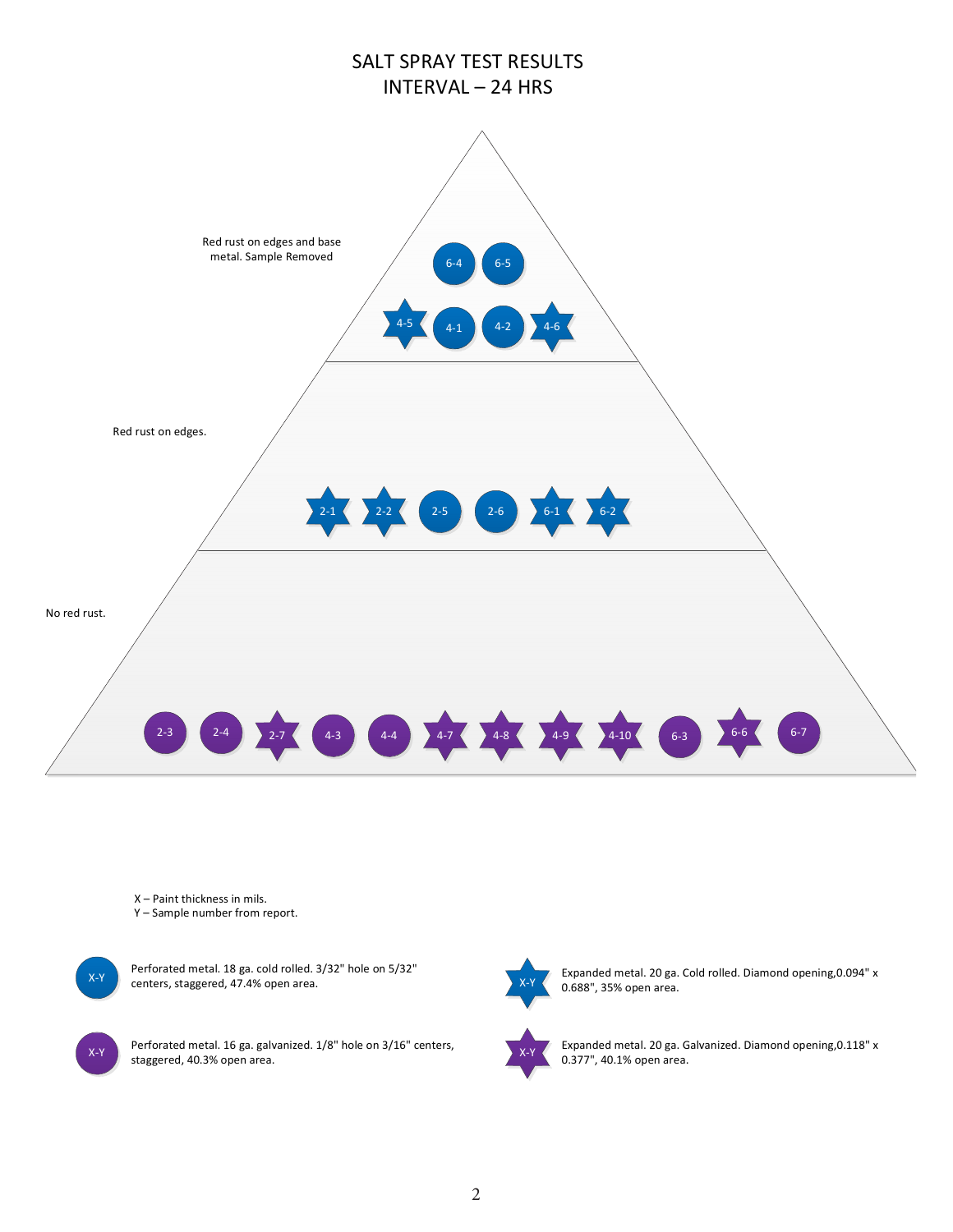

Y – Sample number from report.

 $X-Y$  centers, staggered, 47.4% open area. Perforated metal. 18 ga. cold rolled. 3/32" hole on 5/32"

 $X-Y$  Perforated metal. 16 ga. galvanized. 1/8" hole on 3/16" centers, staggered, 40.3% open area.



Expanded metal. 20 ga. Cold rolled. Diamond opening,0.094" x 0.688", 35% open area.

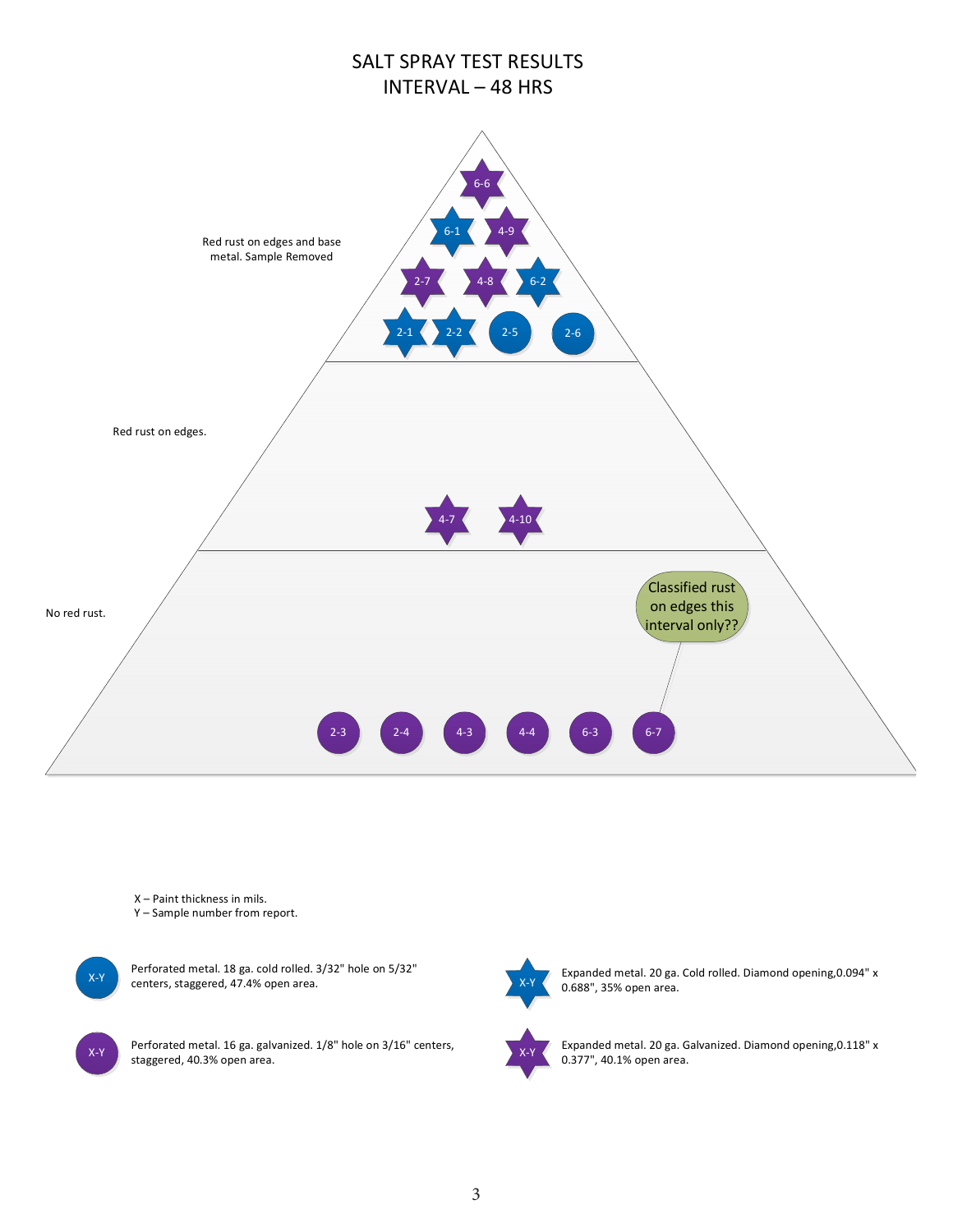

Y – Sample number from report.

 $X-Y$  centers, staggered, 47.4% open area. Perforated metal. 18 ga. cold rolled. 3/32" hole on 5/32"

 $X-Y$  Perforated metal. 16 ga. galvanized. 1/8" hole on 3/16" centers, staggered, 40.3% open area.



Expanded metal. 20 ga. Cold rolled. Diamond opening,0.094" x 0.688", 35% open area.

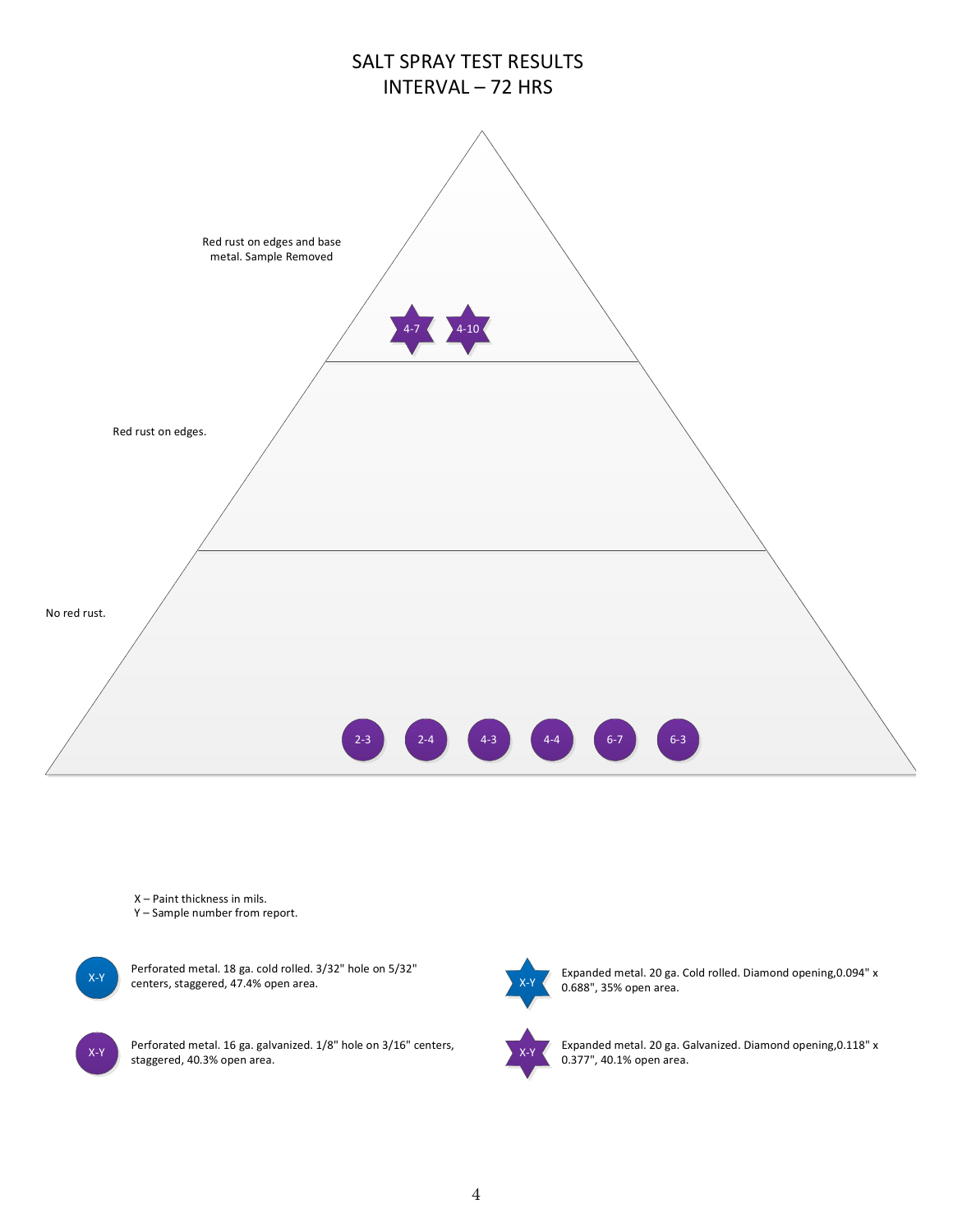

Y – Sample number from report.

 $X-Y$  centers, staggered, 47.4% open area. Perforated metal. 18 ga. cold rolled. 3/32" hole on 5/32"

 $X-Y$  Perforated metal. 16 ga. galvanized. 1/8" hole on 3/16" centers, staggered, 40.3% open area.

Expanded metal. 20 ga. Cold rolled. Diamond opening,0.094" x 0.688", 35% open area.

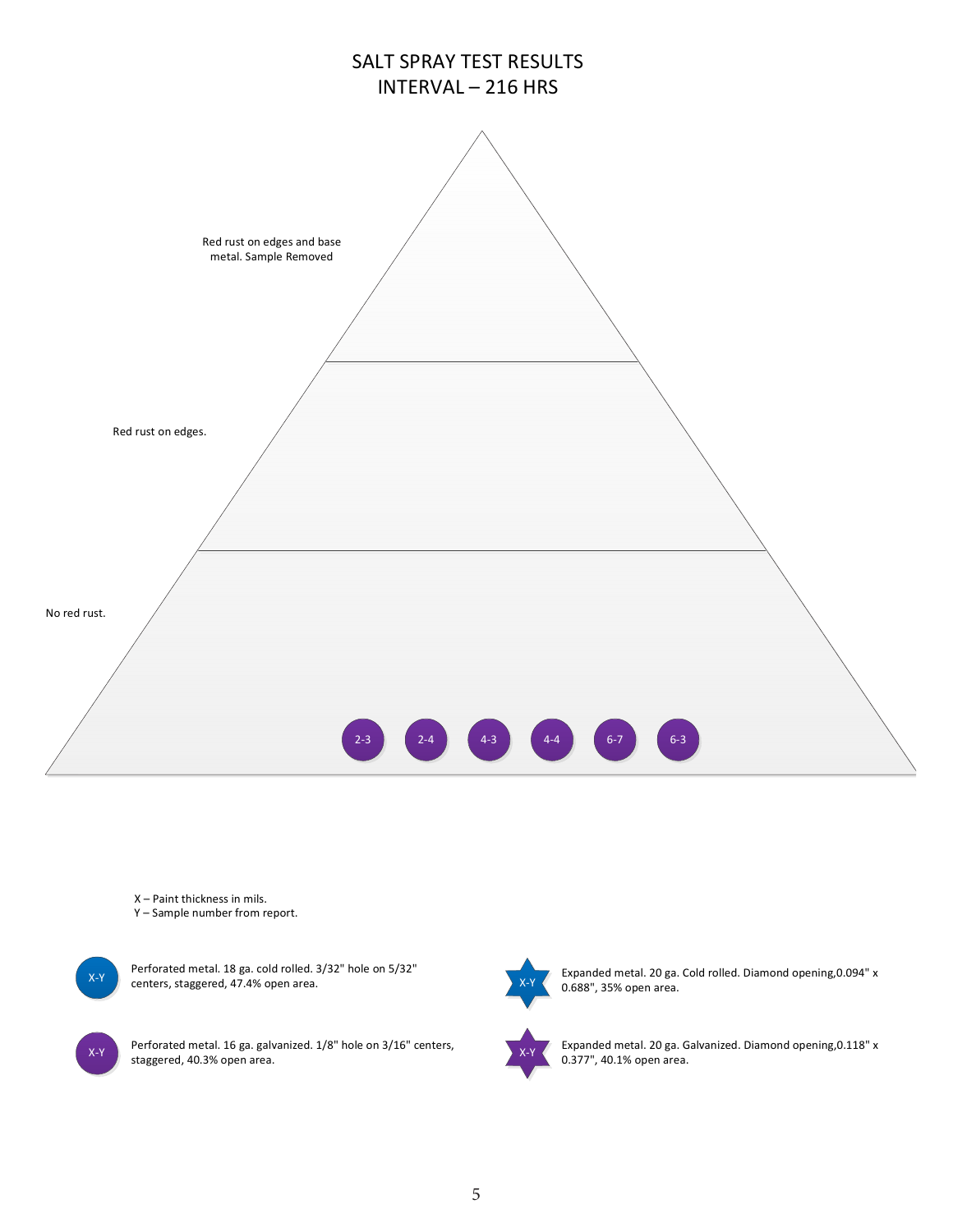

Y – Sample number from report.

 $X-Y$  centers, staggered, 47.4% open area. Perforated metal. 18 ga. cold rolled. 3/32" hole on 5/32"

 $X-Y$  Perforated metal. 16 ga. galvanized. 1/8" hole on 3/16" centers, staggered, 40.3% open area.



Expanded metal. 20 ga. Cold rolled. Diamond opening,0.094" x 0.688", 35% open area.

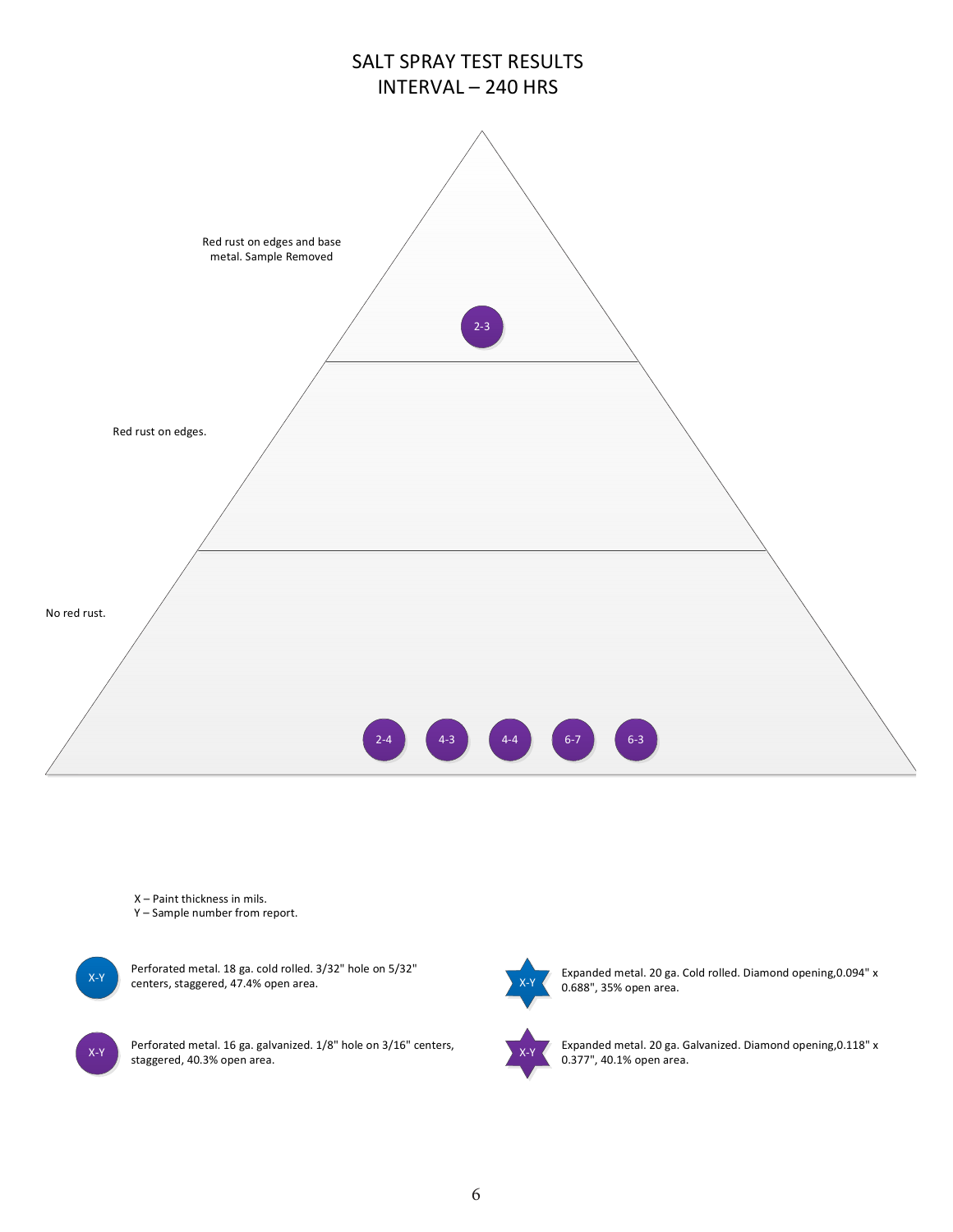

Y – Sample number from report.

 $X-Y$  centers, staggered, 47.4% open area. Perforated metal. 18 ga. cold rolled. 3/32" hole on 5/32"

 $X-Y$  Perforated metal. 16 ga. galvanized. 1/8" hole on 3/16" centers, staggered, 40.3% open area.



Expanded metal. 20 ga. Cold rolled. Diamond opening,0.094" x 0.688", 35% open area.

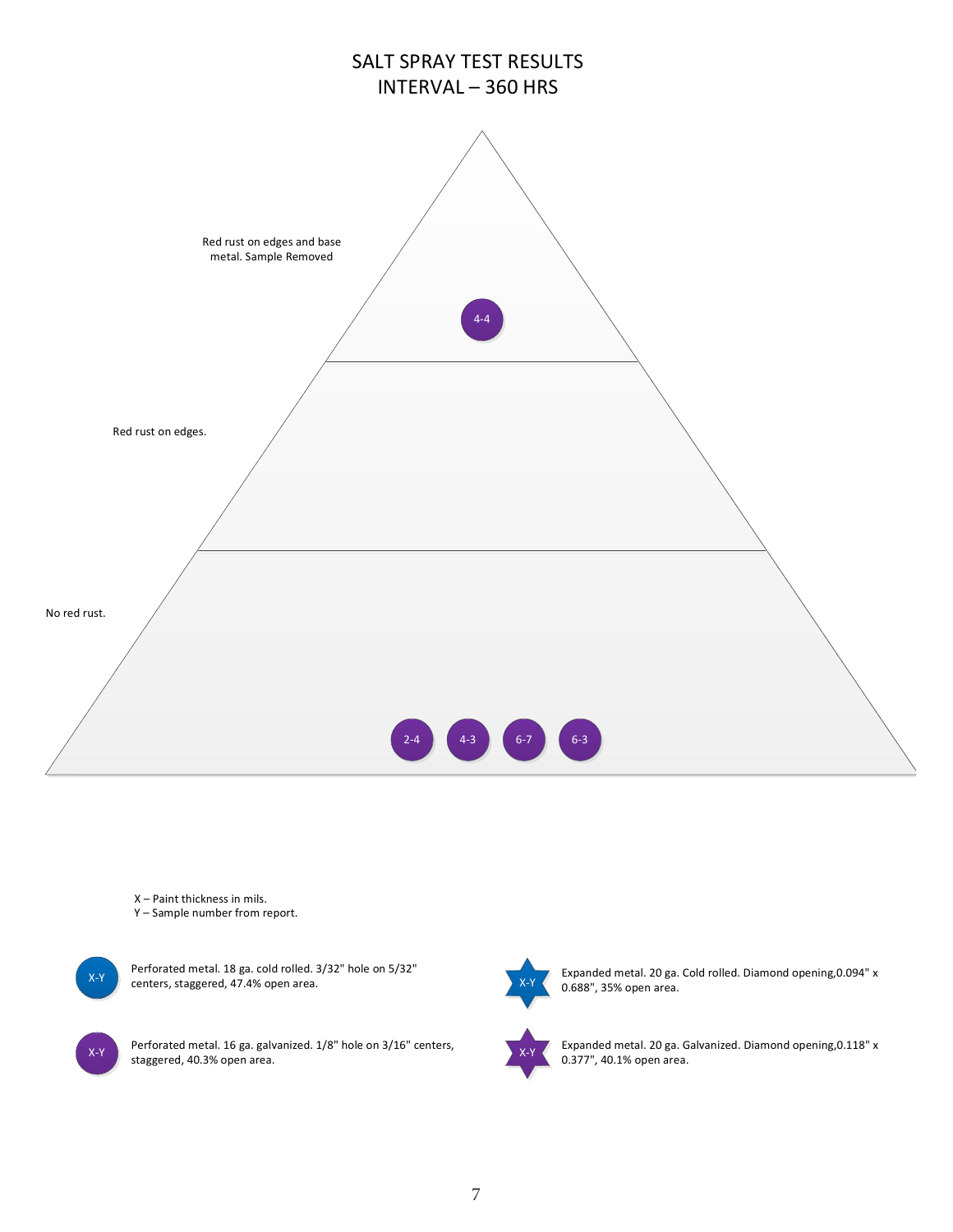

Y – Sample number from report.

 $X-Y$  centers, staggered, 47.4% open area. Perforated metal. 18 ga. cold rolled. 3/32" hole on 5/32"

 $X-Y$  Perforated metal. 16 ga. galvanized. 1/8" hole on 3/16" centers, staggered, 40.3% open area.

Expanded metal. 20 ga. Cold rolled. Diamond opening,0.094" x 0.688", 35% open area.

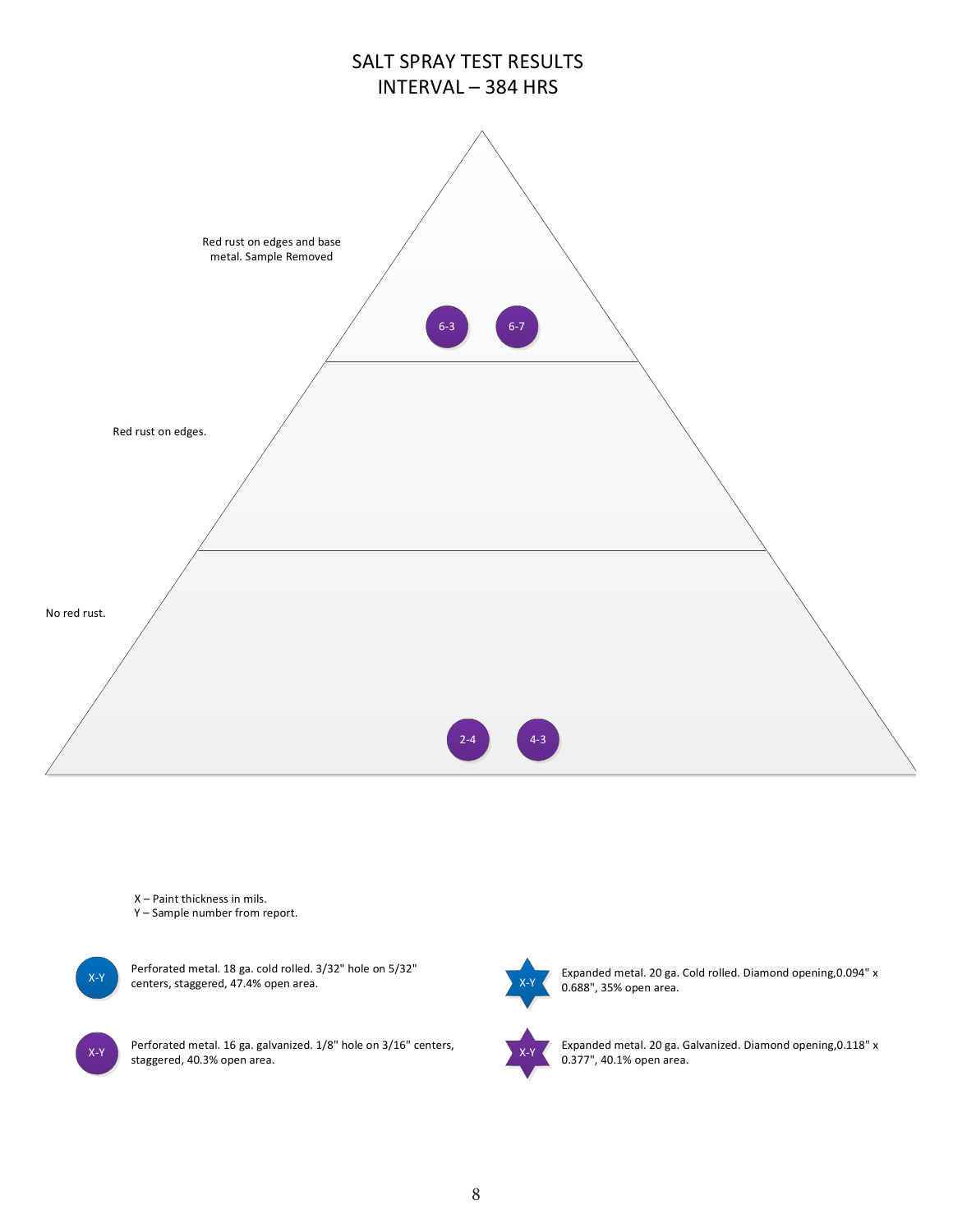

Y – Sample number from report.

 $X-Y$  centers, staggered, 47.4% open area. Perforated metal. 18 ga. cold rolled. 3/32" hole on 5/32"

 $X-Y$  Perforated metal. 16 ga. galvanized. 1/8" hole on 3/16" centers, staggered, 40.3% open area.



Expanded metal. 20 ga. Cold rolled. Diamond opening,0.094" x 0.688", 35% open area.